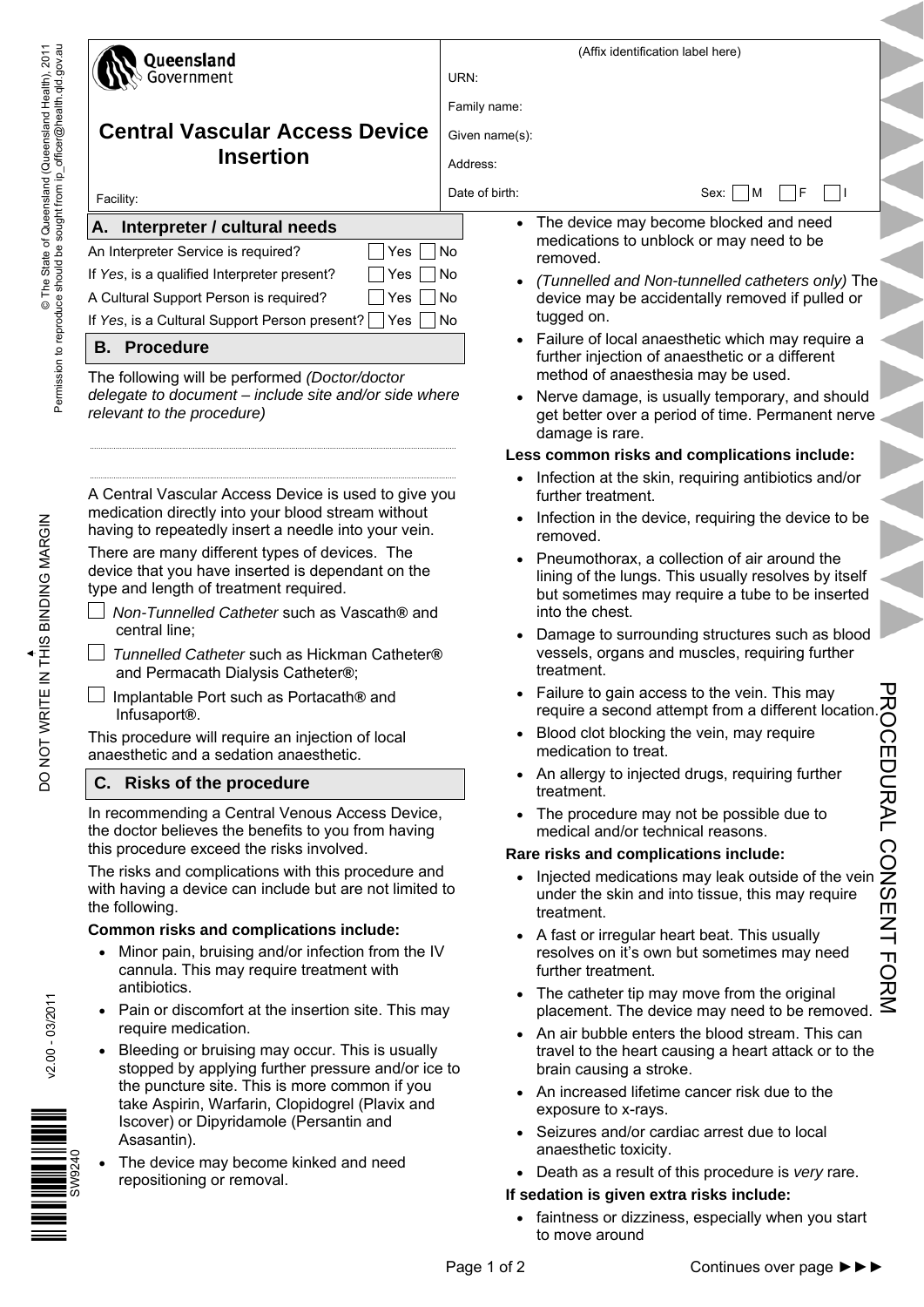| Queensland                                                                                                          |                | (Affix identification label here)   |                                                                                                           |  |
|---------------------------------------------------------------------------------------------------------------------|----------------|-------------------------------------|-----------------------------------------------------------------------------------------------------------|--|
| Government                                                                                                          | URN:           |                                     |                                                                                                           |  |
|                                                                                                                     | Family name:   |                                     |                                                                                                           |  |
| <b>Central Vascular Access Device</b>                                                                               | Given name(s): |                                     |                                                                                                           |  |
| <b>Insertion</b>                                                                                                    | Address:       |                                     |                                                                                                           |  |
|                                                                                                                     | Date of birth: |                                     | $Sex: \mid \mid M$<br>F                                                                                   |  |
| Facility:                                                                                                           |                |                                     |                                                                                                           |  |
| • fall in blood pressure<br>nausea and vomiting                                                                     |                |                                     | I request to have the procedure                                                                           |  |
| weakness                                                                                                            |                |                                     |                                                                                                           |  |
| an existing medical condition getting worse                                                                         |                |                                     |                                                                                                           |  |
| heart and lung problems such as heart attack or                                                                     |                |                                     |                                                                                                           |  |
| vomit in the lungs causing pneumonia. This may                                                                      |                |                                     | Patients who lack capacity to provide consent<br>Consent must be obtained from a substitute decision      |  |
| require emergency treatment<br>stroke resulting in brain damage.                                                    |                |                                     | maker/s in the order below.                                                                               |  |
| <b>D.</b> Patient consent                                                                                           |                | (AHD)?                              | Does the patient have an Advance Health Directive                                                         |  |
|                                                                                                                     |                |                                     |                                                                                                           |  |
| I acknowledge that the doctor/doctor delegate has<br>explained the proposed procedure.<br>I understand;             |                |                                     | $\Box$ Yes $\blacktriangleright$ Location of the original or certified copy of the AHD:                   |  |
| the risks and complications, including the risks                                                                    |                | $No \triangleright$                 | Name of Substitute                                                                                        |  |
| that are specific to me.                                                                                            |                |                                     |                                                                                                           |  |
| the sedation/anaesthetic required for this                                                                          |                |                                     |                                                                                                           |  |
| procedure. I understand the risks, including the<br>risks that are specific to me.                                  |                |                                     |                                                                                                           |  |
| that no guarantee has been made that the                                                                            |                |                                     | Date: 2008 PH No: 2008 PH No: 2008 PH No: 2008 PH No: 2008 PH No: 2008 PH No: 2008 PH No: 2008 PM No      |  |
| procedure will improve my condition even though                                                                     |                |                                     | Source of decision making authority (tick one):                                                           |  |
| it has been carried out with due professional care.                                                                 |                |                                     | Tribunal-appointed Guardian<br>$\mathsf{L}$                                                               |  |
| if immediate life-threatening events happen<br>during the procedure, they will be treated based                     |                |                                     | Attorney/s for health matters under Enduring Power<br>$\mathsf{L}$<br>of Attorney or AHD                  |  |
| on my discussions with the doctor/doctor delegate                                                                   |                |                                     | <b>Statutory Health Attorney</b><br>$\Box$                                                                |  |
| or my Acute Resuscitation Plan.                                                                                     |                |                                     | If none of these, the Adult Guardian has provided<br>ΙI<br>consent. Ph 1300 QLD OAG (753 624)             |  |
| a doctor/doctor delegate undergoing further<br>training may conduct this procedure.                                 |                |                                     |                                                                                                           |  |
| I have been given the following Patient<br><b>Information Sheet/s:</b>                                              |                | Е.                                  | <b>Doctor/delegate Statement</b>                                                                          |  |
| <b>Central Vascular Access Device</b>                                                                               |                |                                     | I have explained to the patient all the above points<br>under the Patient Consent section (D) and I am of |  |
| <b>Insertion</b>                                                                                                    |                |                                     | the opinion that the patient/substitute decision-                                                         |  |
|                                                                                                                     |                |                                     | maker has understood the information.                                                                     |  |
| I was able to ask questions and raise concerns<br>with the doctor/doctor delegate about the                         |                | Name of                             |                                                                                                           |  |
| proposed procedure and its risks. My questions                                                                      |                |                                     |                                                                                                           |  |
| and concerns have been discussed and                                                                                |                |                                     |                                                                                                           |  |
| answered to my satisfaction.                                                                                        |                |                                     | F. Interpreter's statement                                                                                |  |
| I understand I have the right to change my mind<br>$\bullet$<br>at any time including after I have signed this form |                | I have given a sight translation in |                                                                                                           |  |
| but, preferably following a discussion with my                                                                      |                |                                     |                                                                                                           |  |
| doctor/doctor delegate.<br>I understand that image/s or video footage may                                           |                |                                     | (state the patient's language here) of the consent form                                                   |  |
| be recorded as part of and during my procedure                                                                      |                |                                     | and assisted in the provision of any verbal and written                                                   |  |
| and that these image/s or video/s will assist the                                                                   |                |                                     | information given to the patient/parent or<br>guardian/substitute decision-maker by the doctor.           |  |
| doctor to provide appropriate treatment.                                                                            |                | Name of                             |                                                                                                           |  |
| I understand that Queensland Health may release<br>$\bullet$<br>my relevant de-identified information obtained      |                |                                     |                                                                                                           |  |
| from this and related procedures for education                                                                      |                |                                     |                                                                                                           |  |

DO NOT WRITE IN THIS BINDING MARGIN DO NOT WRITE IN THIS BINDING MARGIN

03/2011 - v2.00

03/2011 - v2.00

and training of health professionals.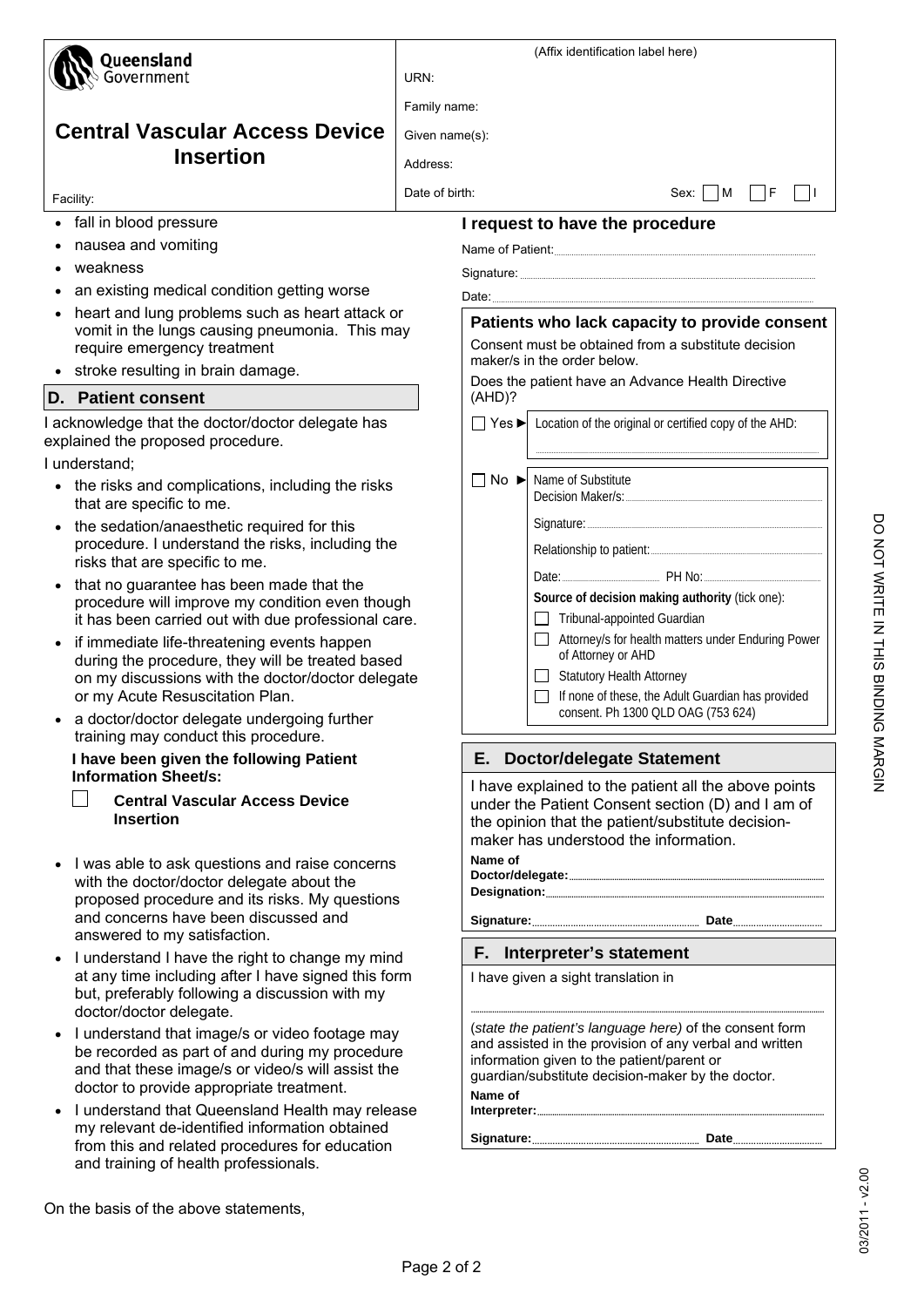

#### **1. What is a Central Vascular Access Device?**

A Central Vascular Access Device is used to give you medication directly into your blood stream without having to repeatedly insert a needle into your vein.

There are many different types of devices. The device that you have inserted is dependant on the type and length of treatment required.

Types of devices include:

- a) *Non-Tunnelled Catheter* such as Vascath**®** and central line;
- b) *Tunnelled Catheter* such as Hickman Catheter**®**  and Permacath Dialysis Catheter**®**;
- c) *Implantable Port* such as Portacath**®** and Infusaport**®**.

## **2. Will there be any discomfort, is any anaesthetic needed?**

This procedure will require the injection of a local anaesthetic and a sedation anaesthetic.

# **3. What is sedation?**

Sedation is the use of drugs that give you a 'sleepylike' feeling. It makes you feel very relaxed during a procedure that may be otherwise unpleasant or painful. You may remember some or little about what has occurred during the procedure.

This procedure may only have a light sedation. You need to be able to fully co-operate at times by holding your breath when instructed by the doctor.

Sedation is generally very safe but has a risk with side effects and complications. Whilst these are usually temporary, some of them may cause long-term problems.

# **4. Preparation for the procedure**

The medical imaging department will give you instructions on how to prepare for your procedure.

- You will be told when to have your last meal and drink. This is to make sure your stomach is empty so that if you vomit during the procedure there will be nothing to go into your lungs.
- Please tell the staff if you are or suspect you might be pregnant or are breastfeeding.
- *If you take Aspirin, Warfarin, Clopidogrel (Plavix and Iscover) or Dipyridamole (Persantin and Asasantin) or any other drug that is used to thin your blood* ask your doctor/health practitioner if you should stop taking it before the procedure as it may affect your blood clotting.
- *List or bring all your prescribed drugs, those drugs you buy over the counter, herbal remedies and supplements*.
- *Do not drink any alcohol and stop recreational drugs* 24 hours before the procedure as these

may alter the affects of the sedation anaesthetic. If you have a drug habit please tell your doctor.

# **5. During the procedure**

### *For All Devices*

A fine needle (IV cannula) will be inserted into a vein in your arm.

Ultrasound will be used to look at the veins at the base of your child's neck (sometimes a vein in their groin is used). A suitable vein for the catheter will be selected. Local anaesthetic and sedation will be injected.

A small cut is made in the skin over the vein.

Using ultrasound as a guide the needle will be inserted into your vein. You may be asked to hold your breath for several seconds while the catheter is inserted. The tip of the catheter will be positioned using x-ray guidance in a major blood vessel next to the heart. The catheter does not go into your heart.

When the catheter is in the correct place a chest x-ray will be taken to confirm its placement.

# *Non-Tunnelled Catheter*

The catheter is inserted directly into the vein and is held in place with sutures and a dressing. This type of catheter can stay in for about a week.

## *Tunnelled Catheter*

A small cut is made in the skin on your chest and the catheter is pushed (tunnelled) under your skin until it reaches the vein to be entered.

Tunnelled Catheters are held in place with sutures. One or two sutures are also required to close the small cut over the vein at the base of the neck. Dressings will be applied. This type of catheter can stay in for months.



Taken from CancerHelp UK, the patient information website of Cancer research UK: www.cancerhelp.org.uk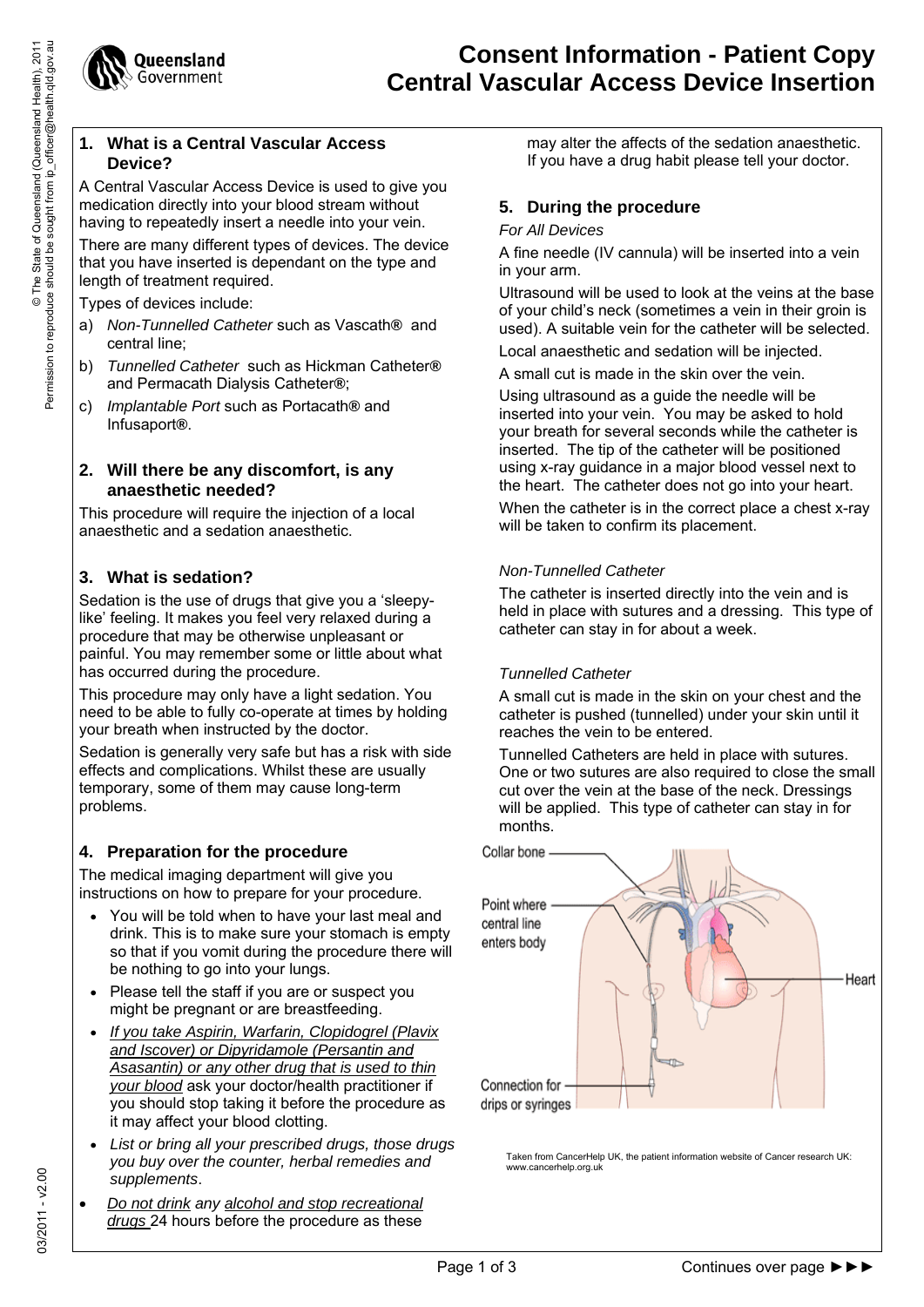

#### *Implantable Port*

A port is inserted entirely under your skin and has a catheter attached. The catheter is pushed (tunnelled) under your skin until it reaches the vein to be entered. All cuts are closed with sutures and dressings applied. Totally implantable devices can stay in for months or even years.



www.cancerhelp.org.uk Taken from CancerHelp UK, the patient information website of Cancer research UK:

The recovery time varies depending on the device inserted and the sedation given. It can be anywhere between 2 to 4 hours.

The IV cannula will be removed after you have recovered.

Following the insertion of your device it is normal to experience some tenderness and bruising for about 24 to 48 hours. Panadol and ice packs may help this.

You will be educated about your Central Vascular Access Device, how to take care of it and the recommended level of activity advised while it is in place.

#### **7. What are the risks of this specific procedure?**

The risks and complications with this procedure and with having a device inserted can include but are not limited to the following.

#### **Common risks and complications include**:

- Minor pain, bruising and/or infection from the IV cannula. This may require treatment with antibiotics.
- Pain or discomfort at the insertion site. This may require medication.
- Bleeding or bruising may occur. This is usually stopped by applying further pressure and/or ice to the puncture site. This is more common if you take Aspirin, Warfarin, Clopidogrel (Plavix and Iscover) or Dipyridamole (Persantin and Asasantin).
- The device may become kinked and need repositioning or removal.
- The device may become blocked and need medications to unblock or may need to be removed.
- *(Tunnelled and Non-tunnelled catheters only)* The device may be accidentally removed if pulled or tugged on.
- Failure of local anaesthetic which may require a further injection of anaesthetic or a different method of anaesthesia may be used.
- Nerve damage, is usually temporary, and should get better over a period of time. Permanent nerve damage is rare.

#### **Less common risks and complications include:**

- Infection at the skin, requiring antibiotics and/or further treatment.
- Infection in the device, requiring the device to be removed.
- Pneumothorax, a collection of air around the lining of the lungs. This usually resolves by itself but sometimes may require a tube to be inserted into the chest.
- Damage to surrounding structures such as blood vessels, organs and muscles, requiring further treatment.
- Failure to gain access to the vein. This may require a second attempt from a different location.
- Blood clot blocking the vein may require medication to treat.
- An allergy to injected drugs, requiring further treatment.

#### **Rare risks and complications include:**

- Injected medications may leak outside of the vein under the skin and into tissue, this may require treatment.
- A fast or irregular heart beat. This usually resolves on its own or may need further treatment.
- The catheter tip may move from the original placement. The device may need to be removed.
- An air bubble enters the blood stream. This can travel to the heart causing a heart attack or to the brain causing a stroke.
- An increased lifetime cancer risk due to the exposure to x-rays.
- Seizures and/or cardiac arrest due to local anaesthetic toxicity.
- Death as a result of this procedure is *very* rare.

## **If sedation is given extra risks include:**

- faintness or dizziness, especially when you start to move around
- fall in blood pressure
- nausea and vomiting
- weakness
- an existing medical condition getting worse